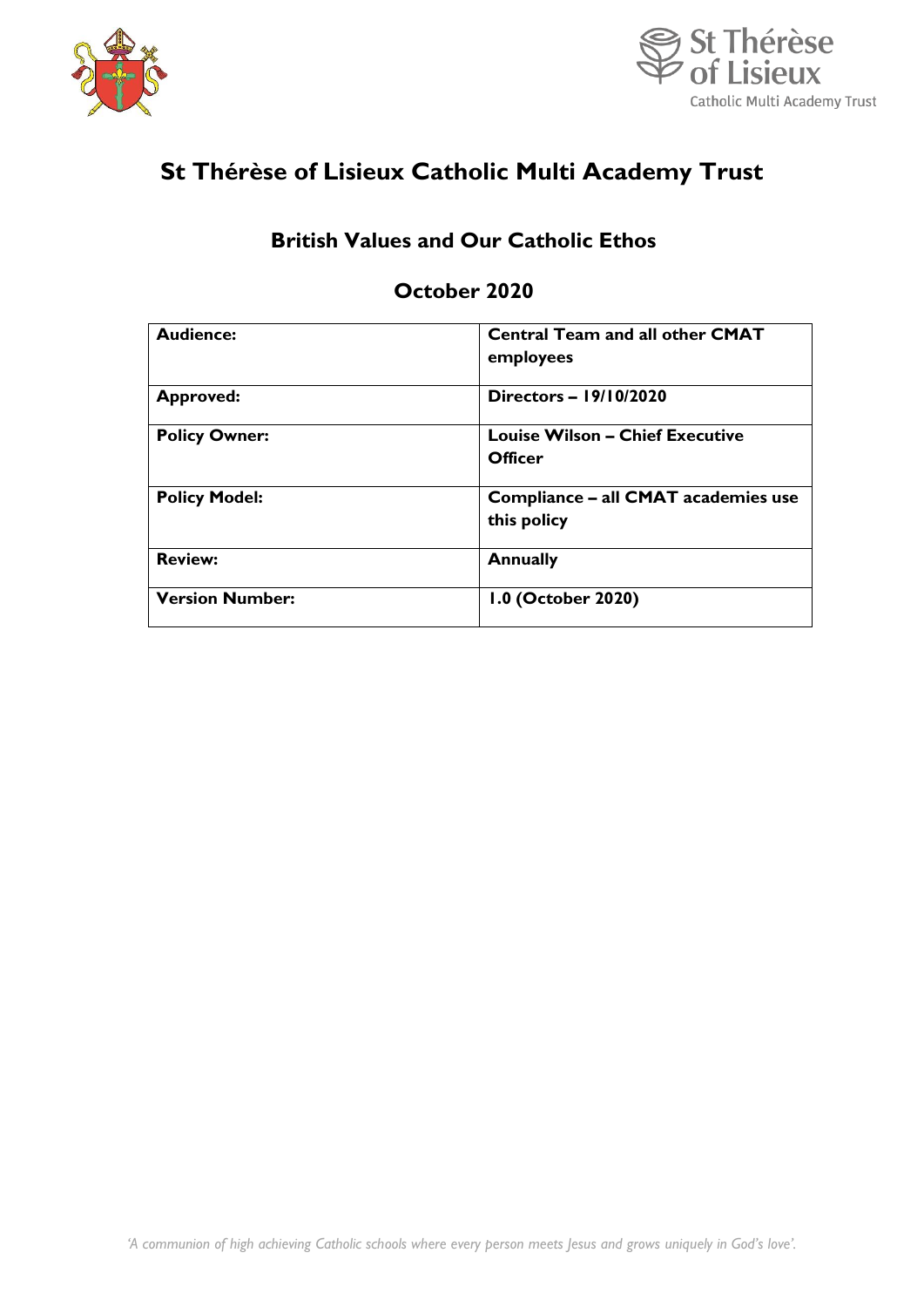



# **Scope of this policy**

This policy statement applies to all academies within the St Thérèse of Lisieux Catholic Multi Academy Trust.

# **Objective of this policy**

The objective of this policy is to ensure that our obligations and duties to promote British Values are understood and discharged effectively across all our academies within our Catholic ethos.

#### **Ownership of this policy**

This policy is owned by the St Thérèse of Lisieux Catholic Multi Academy Trust Board. Each academy will adopt this policy statement and add its own examples.

#### **Monitoring of this policy**

Local Governing Bodies will apply and monitor this policy within their academies and will publish this British Values statement with academy specific details on their websites. The Trust Board will monitor compliance with the requirement for every academy to publish a statement.

#### **Relevant legislation**

Government guidance on promoting British Values in Schools (November 2014).

#### **Related policies/documents**

Safeguarding suite of policies, particularly Prevent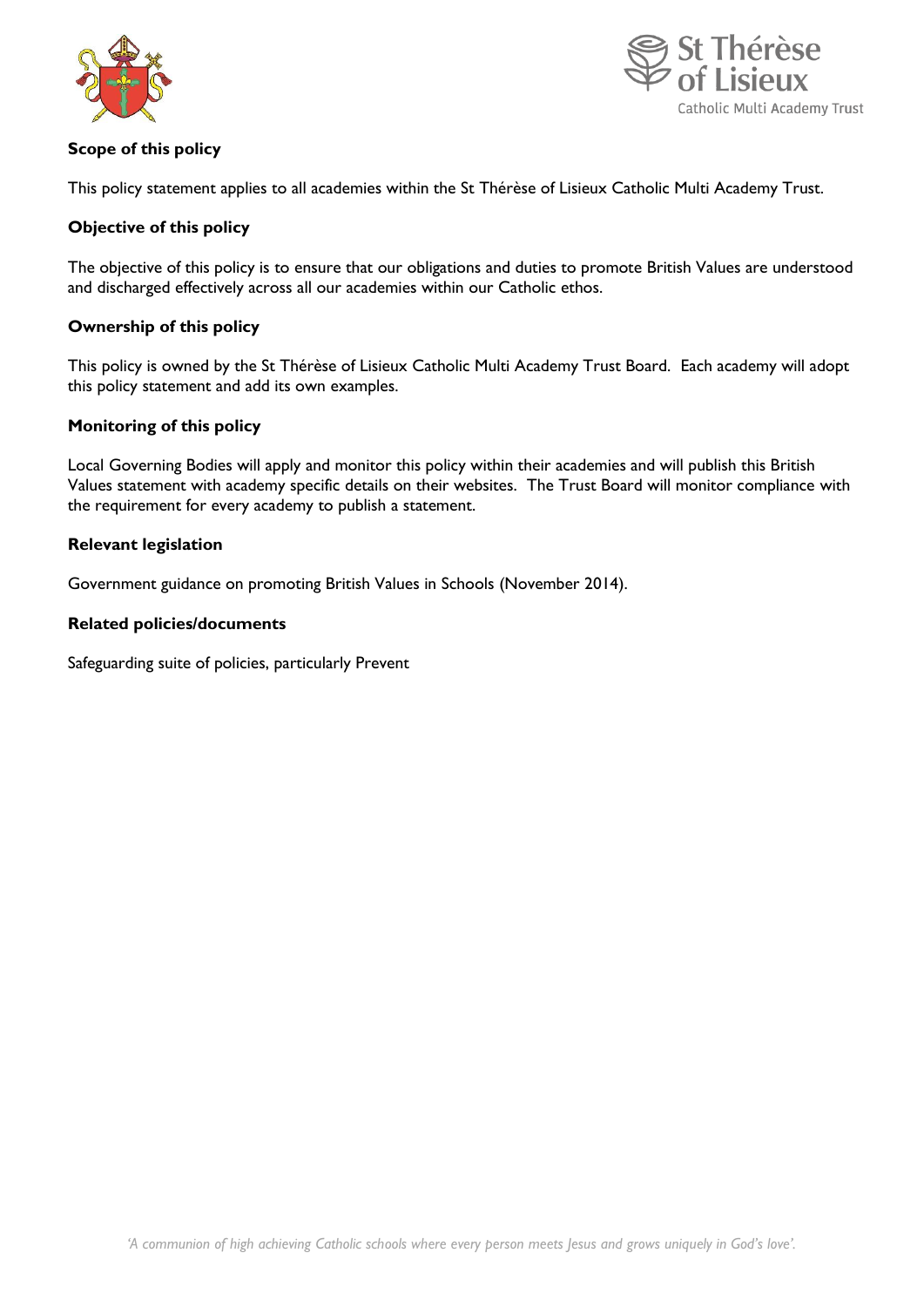



# **Policy details**

We are a Catholic Multi Academy Trust which is "A communion of high achieving Catholic schools where every person meets Jesus and grows uniquely in God's love*"*. We promote these values by our words and deeds, and Catholic doctrine and practice therefore permeates every aspect of the Academy Trust's activities. We provide a Catholic curriculum, which is broad and balanced, recognising that every pupil is unique and is created in the image of God (Gen 1:27). The curriculums at all our academies are designed to enable every pupil to find their vocation and to be well-equipped to follow it as active citizens in service to the world. Catholic Religious Education is the "core of the core curriculum" (Pope St John Paul II) and the foundation of the entire educational process.

The government set out its definition of 'British Values' in the 'Prevent Strategy' (2011), which aims to address extremism and religious radicalisation of young people. British values are considered to be democracy, rule of law, individual liberty, mutual respect and tolerance of those of different faiths and beliefs. The promotion of 'British values' is central to Catholic education because British values have their origin in the Christian values of our nation.

*"We are proud that Catholic schools promote values that are both Catholic and British, including: respect for the individual, democracy, individual liberty, respect, tolerance and inclusiveness. Our schools promote cohesion by serving more ethnically diverse and poorer communities. Catholic schools provide high standards of education which are popular with parents from all social, economic and faith backgrounds."* 

Paul Barber (Catholic Education Service 15 December 2014).

Within our Trust we recognise, not only the importance of helping students to flourish academically but also spiritually, morally, socially and culturally, so they are fully prepared for life in British society and for their role as citizens, able to make the strongest possible contribution to the Common Good of all. We teach the importance of British values by going much deeper into the meaning of what it means to live a good life, within a framework of Catholic Christian Values. This provides the context and meaning for understanding why British values are important. Our framework for understanding British values draws on the example of Jesus and his welcome and inclusion of all, which is developed in Catholic Social Teaching. The examples that follow are an indication of some of the many ways we seek to embed British values within our Academy Trust and should be seen as an indication of our approach rather than an exhaustive list. Each academy will set out specific examples in the headings below.

# *The Rule of Law*

The importance of laws, whether they are those that govern the class, the academy, the Trust, or the country, is consistently reinforced throughout every day, as well as when dealing with behaviour and through Acts of Worship. The curriculum is designed to ensure students are taught the values and reasons behind laws, that they govern and protect us, the responsibilities that this involves and the consequences when laws are broken.

# *Individual Liberty*

Students are actively encouraged to make independent choices knowing that they are in a safe, secure and supportive environment. We educate and provide boundaries for students to make choices safely, through the provision of a safe environment and an empowering education. We encourage students to see themselves as unique individuals able to make a unique contribution to building community. Students are encouraged to know, understand and exercise their rights, responsibilities and personal freedoms and receive advice about how to exercise these safely.